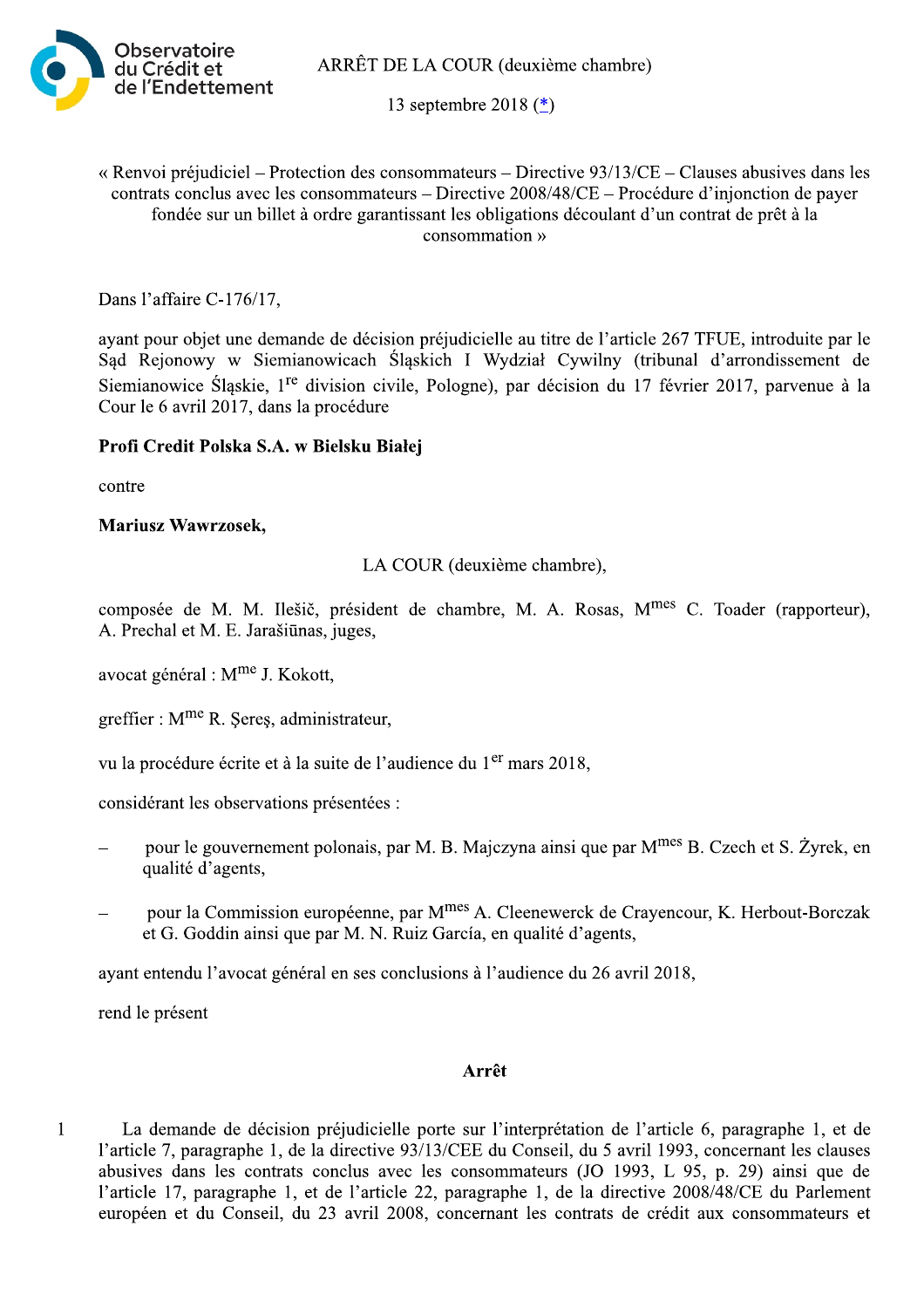abrogeant la directive  $87/102$ /CEE du Conseil (JO 2008, L 133, p. 66, et rectificatifs JO 2009, L 207, p. 14, JO 2010, L 199, p. 40, JO 2011, L 234, p. 46 et JO 2015, L 36, p. 15).

= >/11/4/P\*04/\*Q1QH,QA/01Q/4\*0A3/6\*4,/4R@0/H,-6Q4@,/-HH-A\*01S,-K5>,/451S-3AT\*U M. Mariusz Wawrzosek au sujet d'une requête en injonction de payer fondée sur un billet à ordre souscrit par celui-ci pour le paiement de sommes prétendument dues en exécution d'un contrat de prêt à la consommation accordé par cette société.

## Le cadre juridique

## Le droit de l'Union

La directive  $93/13$ 

- 3 Le vingt-quatrième considérant de la directive 93/13 précise « que les autorités judiciaires et organes administratifs des États membres doivent disposer de moyens adéquats et efficaces afin de faire cesser 1'application de clauses abusives dans les contrats conclus avec les consommateurs ».
- 4 En vertu de son article  $1<sup>er</sup>$ , paragraphe 1, la directive 93/13 a pour objet de rapprocher les dispositions législatives, réglementaires et administratives des États membres relatives aux clauses abusives dans les contrats conclus entre un professionnel et un consommateur.
- 5 Aux termes de l'article 3, paragraphe 1, de cette directive :

« Une clause d'un contrat n'ayant pas fait l'objet d'une négociation individuelle est considérée comme abusive lorsque, en dépit de l'exigence de bonne foi, elle crée au détriment du consommateur un déséquilibre significatif entre les droits et obligations des parties découlant du contrat ».

 $\delta$  L'article 6, paragraphe 1, de ladite directive est ainsi libellé :

« Les États membres prévoient que les clauses abusives figurant dans un contrat conclu avec un consommateur par un professionnel ne lient pas les consommateurs, dans les conditions fixées par leurs droits nationaux, et que le contrat restera contraignant pour les parties selon les mêmes termes, s'il peut subsister sans les clauses abusives. »

9 7 Aux termes de l'article 7, paragraphe 1, de la même directive :

« Les États membres veillent à ce que, dans l'intérêt des consommateurs ainsi que des concurrents professionnels, des moyens adéquats et efficaces existent afin de faire cesser l'utilisation des clauses abusives dans les contrats conclus avec les consommateurs par un professionnel. »

La directive 87/102/CEE

8 L'article 10 de la directive 87/102/CEE du Conseil, du 22 décembre 1986, relative au rapprochement des dispositions législatives, réglementaires et administratives des États membres en matière de crédit à la consommation (JO 1987, L 42, p. 48 et rectificatif JO 1988, L 278, p. 33), prévoyait :

« Les États membres qui, en ce qui concerne les contrats de crédit, autorisent le consommateur :

- a) à effectuer le paiement au moyen de lettres de change, y compris les billets à ordre;
- b) à donner une garantie au moyen de lettres de change, y compris les billets à ordre et les chèques,

veillent à ce que le consommateur soit convenablement protégé lorsqu'il est fait usage de ces instruments dans les cas indiqués. »

La directive 2008/48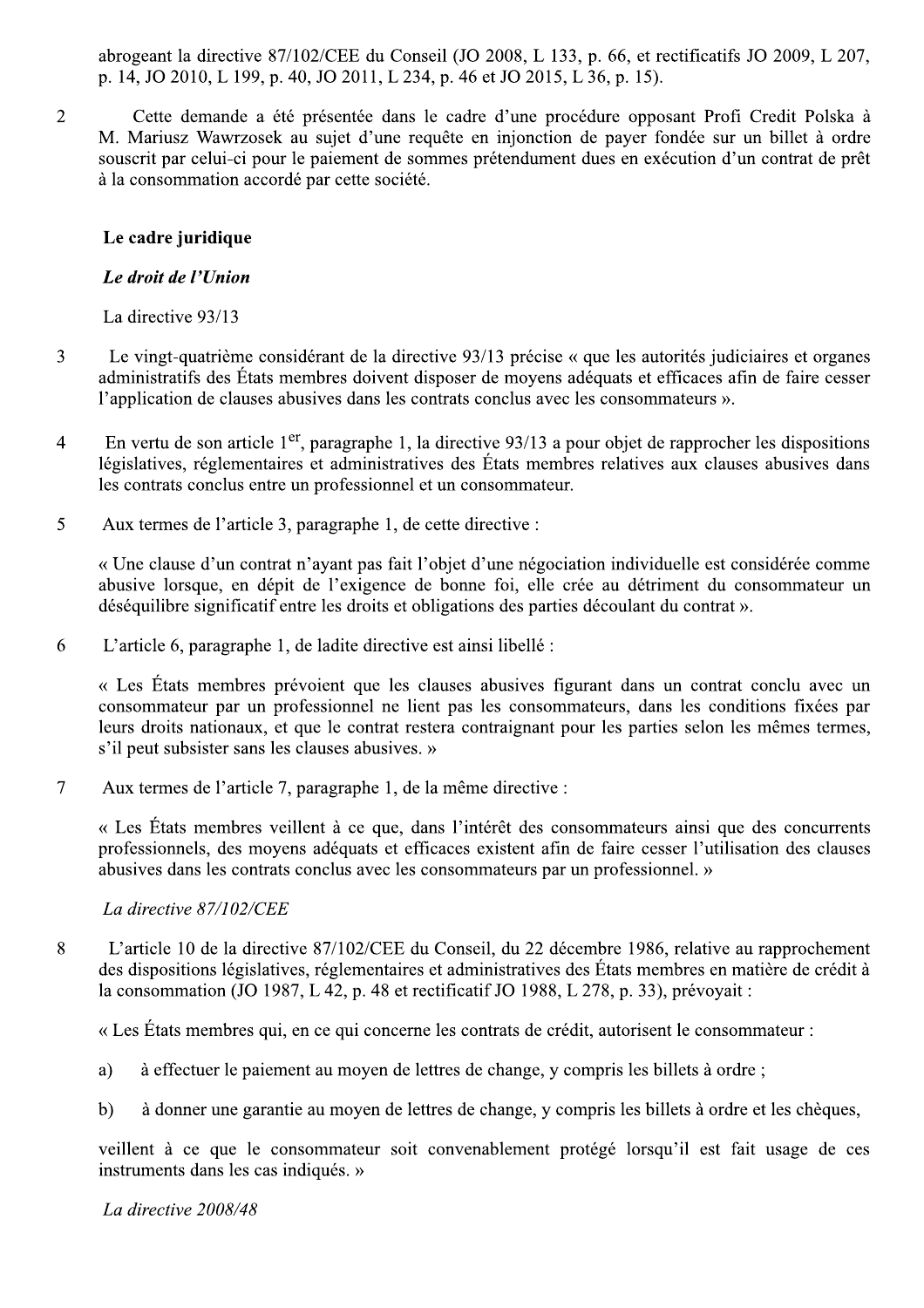- Comme le précise son article 1<sup>er</sup>, la directive 2008/48 a pour objet d'harmoniser certains aspects des 9 règles des États membres en matière de contrats de crédit aux consommateurs.
- 10 L'article 3, sous c), de cette directive définit le « contrat de crédit » comme étant « un contrat en vertu duquel un prêteur consent ou s'engage à consentir à un consommateur un crédit sous la forme d'un délai de paiement, d'un prêt ou de toute autre facilité de paiement similaire, à l'exception des contrats conclus en vue de la prestation continue de services ou de la livraison de biens de même nature, aux termes desquels le consommateur règle le coût desdits services ou biens, aussi longtemps qu'ils sont fournis, par des paiements échelonnés ».
- 11 L'article 17 de ladite directive, intitulé « Cession des droits », dispose, à son paragraphe 1 :

« Lorsque les droits du prêteur au titre d'un contrat de crédit ou le contrat lui-même sont cédés à un tiers, le consommateur peut faire valoir à l'égard du cessionnaire tout moyen de défense qu'il pouvait invoquer à l'égard du prêteur initial, y compris le droit à une compensation, si celle-ci est autorisée dans l'État membre concerné »

L'article 22 de la même directive, intitulé « Harmonisation et caractère impératif de la présente 12 directive », énonce, à son paragraphe 1 :

« Dans la mesure où la présente directive contient des dispositions harmonisées, les États membres ne peuvent maintenir ou introduire dans leur droit national d'autres dispositions que celles établies par la présente directive. »

L'article 29 de la directive 2008/48 prévoit que la directive 87/102 est abrogée avec effet au 11 juin 13 2010.

# Le droit polonais

L'article 484<sup>1</sup> de l'ustawa - Kodeks postępowaniacywilnego (loi portant code de procédure civile), du  $14$ 17 novembre 1964 (Dz. U. de 1964,  $n^{\circ}$  4), texte consolidé, tel que modifié (ci-après le « kpc »), prévoit :

 $\langle\langle$  [...]

Le juge statue selon la procédure d'injonction de payer sur demande écrite du demandeur  $2.$ formulée dans l'acte introductif d'instance.

- L'affaire est examinée en chambre du conseil [...] »  $3.$
- 15 Aux termes de l'article 485, paragraphe 2, de ce code :

« Le juge rend également une ordonnance d'injonction de payer à l'égard du débiteur d'un billet à ordre [...] dûment rempli, dont la véracité et le contenu ne suscitent aucun doute. »

16 L'article 486, paragraphe 1, dudit code dispose :

« En l'absence d'éléments suffisants pour fonder une ordonnance portant injonction de payer, le président fixe la date de l'audience, à moins que la cause ne puisse être examinée en chambre du  $conseil.$ »

17 L'article 491, paragraphe 1, du kpc prévoit :

> « Par l'ordonnance portant injonction de payer, le juge enjoint au défendeur, dans un délai de deux semaines à compter de la signification de l'ordonnance, d'honorer l'intégralité de la créance, majorée des coûts, ou de faire opposition à l'ordonnance dans ce même délai. »

18 L'article 492 de ce code dispose :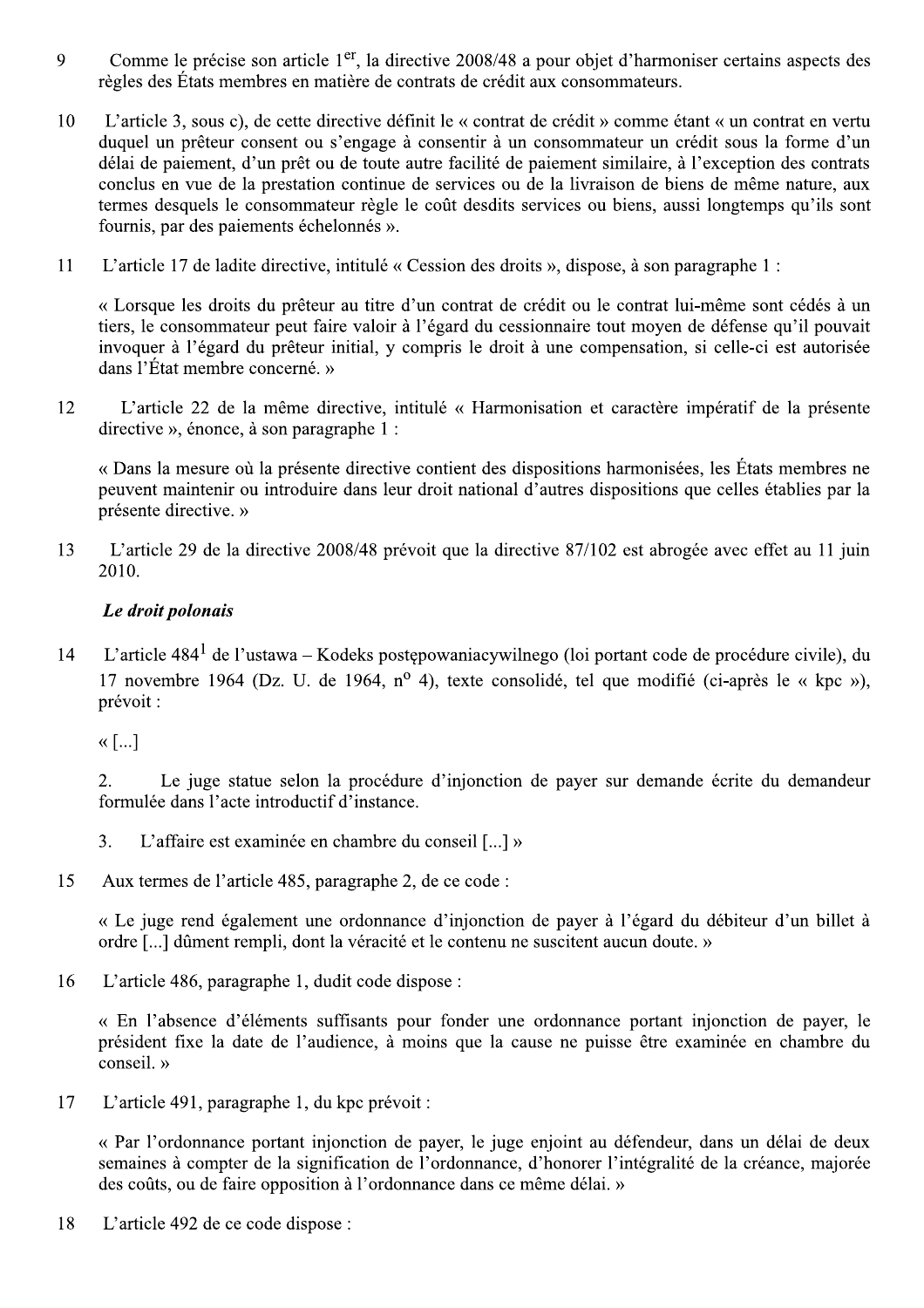« 1. L'ordonnance portant injonction de payer constitue, dès sa délivrance, un titre de garantie exécutoire qui ne requiert pas l'apposition de la formule exécutoire. [...]

[...]<br>3. L'ordonnance d'injonction de payer délivrée sur le fondement d'un billet à ordre [...] est immédiatement exécutoire à l'expiration du délai fixé pour le règlement de la créance. En cas d'opposition du défendeur, le juge peut, sur demande de celui-ci, suspendre l'exécution de l'ordonnance [...] »

19 Aux termes de l'article 493, paragraphe 1, dudit code :

« L'opposition est portée devant le juge ayant délivré l'ordonnance d'injonction de payer. Le défendeur précise, dans son acte d'opposition, s'il conteste l'ordonnance d'injonction en tout ou partie et fait état des moyens et exceptions soulevés, qui doivent être invoqués, à peine d'irrecevabilité, avant la subsequent comparution sur le fond, ainsi que des faits et éléments de preuve. [...] »

20 L'article 385<sup>1</sup> de l'ustawa – Kodeks cywilny (loi portant code civil), du 23 avril 1964 (Dz. U. de 1964,  $n^{\circ}$  16), texte consolidé, tel que modifié, prévoit :

« 1. Les clauses d'un contrat conclu avec un consommateur qui n'ont pas fait l'objet d'une négociation individuelle ne lient pas le consommateur lorsqu'elles définissent les droits et obligations de celui-ci d'une façon contraire aux bonnes mœurs, en portant gravement atteinte à ses intérêts (clause illicite). La présente disposition n'affecte pas les clauses qui déterminent les prestations principales des parties, dont le prix ou la rémunération, si elles sont formulées de manière non équivoque.

2. Lorsqu'une clause du contrat ne lie pas le consommateur en application du paragraphe 1, les parties restent liées par les autres dispositions du contrat.

 $\left[\ldots\right]$  »

21 Aux termes de l'article 101 de l'ustawa prawo wekslowe (loi sur le droit cambiaire), du 28 avril 1936 (Dz. U. de 1936,  $n^{\circ}$  37), telle que modifiée :

 $\kappa$  Le billet à ordre contient :

- 1) la dénomination "billet à ordre" insérée dans le texte même du document, dans la langue employée pour sa rédaction :
- 2) l'engagement inconditionnel de paver une somme déterminée :
- 3) l'indication de l'échéance;
- 4) l'indication du lieu de paiement;
- 5) le nom de celui auquel ou à l'ordre duquel le paiement doit s'effectuer;
- 6) l'indication de la date et du lieu où le billet est souscrit;
- 7) la signature du souscripteur du billet à ordre. »
- 22 Aux termes de l'article 19, paragraphe 4, de l'ustawa o kosztach sądowych w sprawach cywilnych (loi relative aux frais de justice en matière civile), du 28 juillet 2005 (Dz. U. de 2005, nº 167) :

« En cas d'opposition à l'ordonnance portant injonction de payer rendue selon la procédure d'injonction, le défendeur devra s'acquitter des trois quarts des frais de justice. »

23 Les dispositions de la directive 2008/48 ont été transposées en droit polonais par l'ustawa o kredycie konsumencki (loi sur le crédit à la consommation), du 12 mai 2011 (Dz. U. de 2014, n<sup>o</sup> 1497, version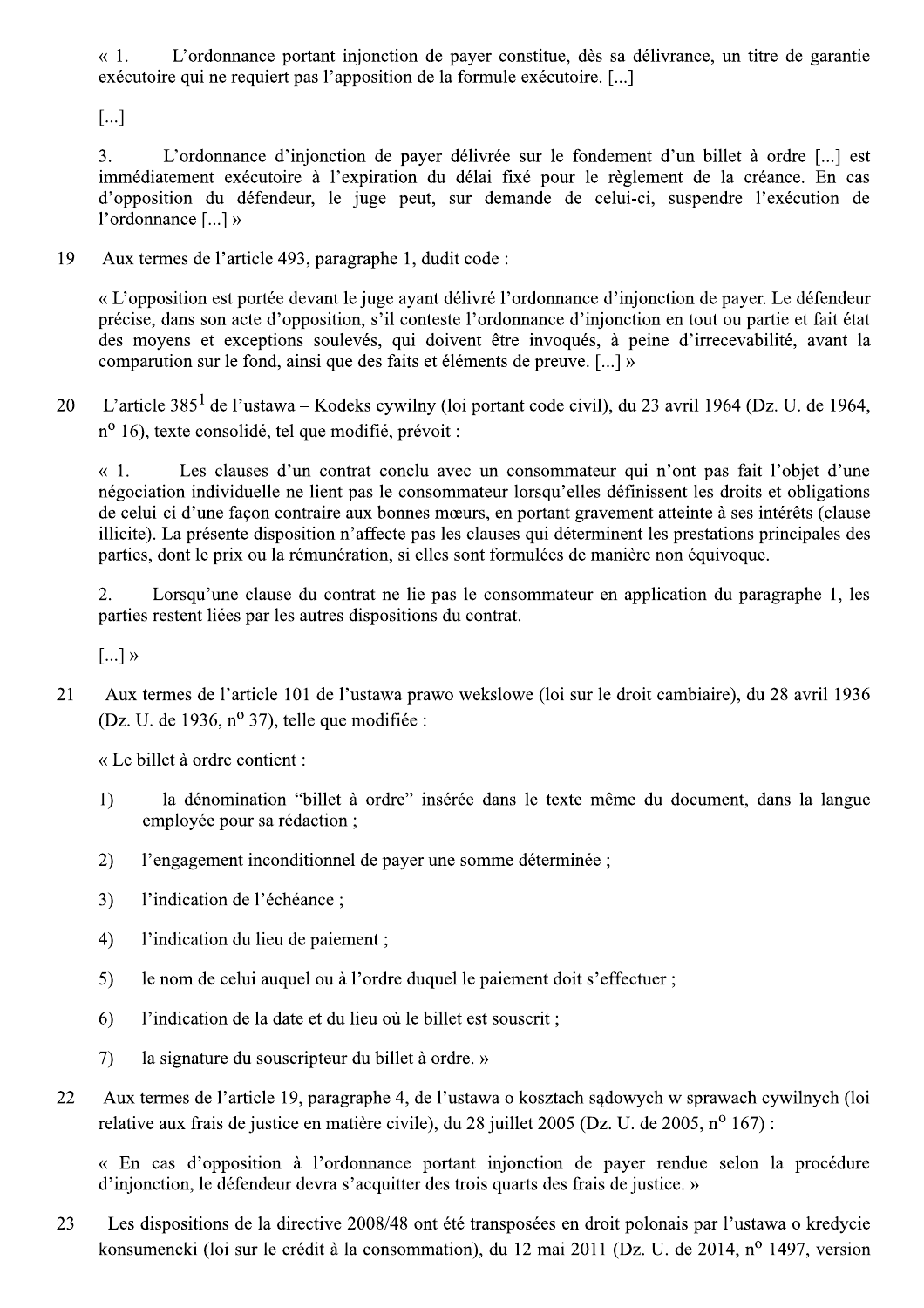consolidée), telle que modifiée. L'article 41 de celle-ci dispose :

[L]e billet à ordre [...] du consommateur remis au prêteur aux fins de l'exécution ou de la  $\ll 1$ . garantie d'une prestation découlant d'un contrat de crédit à la consommation comporte la formule "non à ordre" ou toute autre formule équivalente.

2. Si le prêteur accepte un billet à ordre [...] ne comportant pas la formule "non à ordre" et qu'il transmet ce billet [...] à une autre personne, il est tenu de réparer le préjudice du consommateur résultant du paiement du billet à ordre [...]

 $\overline{3}$ . Les dispositions du paragraphe 2 s'appliquent également lorsque le billet à ordre ou le chèque s'est trouvé en possession d'une autre personne contre la volonté du prêteur. »

# La procédure au principal et la question préjudicielle

- 24 Par contrat-type du 3 décembre 2015, Profi Credit Polska, société établie à Bielsko-Biała (Pologne) (ci-après l'« établissement financier » ou le « prêteur »), a accordé un prêt à la consommation à M. Wawrzosek (ci-après l'« emprunteur »). Ce contrat-type comportait une clause imposant à l'emprunteur d'émettre un billet à ordre aux fins de garantir les créances du prêteur au titre de ce contrat. Le remboursement de ce prêt était ainsi garanti par un billet à ordre signé par l'emprunteur, dont le montant n'était pas précisé.
- 25 À la suite d'un défaut de paiement de l'emprunteur, l'établissement financier l'a informé que le billet à ordre avait été complété à concurrence du montant restant dû. Cet établissement a saisi la juridiction de renvoi d'une requête en injonction de payer à l'encontre de l'emprunteur, portant sur la somme de 3268,38 zlotys polonais (PLN) (environ 753 euros), figurant sur le billet à ordre. Ledit établissement financier a joint à sa requête ledit billet à ordre dûment rempli et signé, ainsi que l'acte de résiliation du contrat de prêt.
- 26 Cette juridiction précise que, bien qu'elle ne dispose pas, dans le dossier, du contrat-type en cause, elle a connaissance des termes de la clause contractuelle imposant l'émission par l'emprunteur d'un billet à ordre à titre de garantie de paiement. Elle indique que celle-ci est rédigée de manière identique dans l'ensemble des contrats de prêt conclus par Profi Credit Polska avant donné lieu, devant elle, à de nombreuses requêtes en injonction de payer.
- 27 Ladite juridiction indique que cette procédure d'injonction de payer fondée sur un billet à ordre est fréquemment utilisée par les professionnels en Pologne pour obtenir le recouvrement de leurs créances. La pratique consiste à joindre à cette requête le seul billet à ordre dûment rempli, à l'exception de tout autre document attestant de l'existence du rapport d'obligation préexistant à sa souscription (le « rapport fondamental »), en ce compris le contrat de crédit à la consommation.
- 28 La juridiction de renvoi souligne que la procédure d'injonction de payer repose sur la présomption selon laquelle la situation de fait justifiant la créance du demandeur a été intégralement prouvée par des documents, énoncés à l'article 485 du kpc, et joints à la requête, parmi lesquels figure le billet à ordre. Par conséquent, aux fins de la délivrance d'une ordonnance portant injonction de payer, il suffirait de vérifier que le billet à ordre a été correctement établi, dans le respect des conditions énoncées aux articles 1<sup>er</sup> et suivants ainsi que 101 de la loi sur le droit cambiaire, telle que modifiée.
- 29 Cette juridiction fait observer que, en vertu de la législation nationale applicable, la procédure d'injonction de payer se déroule en deux phases. Dans une première phase, l'appréciation de la validité du billet à ordre, si elle peut être effectuée d'office par le juge, se limite à l'examen de la régularité formelle de celui-ci, dès lors qu'il ressort de l'article 485, paragraphe 2, du kpc que le juge saisi rend une ordonnance d'injonction de payer à l'encontre du débiteur d'« un billet à ordre [...] dûment rempli, dont la véracité et le contenu ne suscitent aucun doute ». Dans une seconde phase, si le débiteur désigné par le titre cambiaire a formé opposition à l'ordonnance d'injonction de payer, celui-ci peut non seulement contester l'obligation cambiaire, mais également le rapport fondamental existant, y compris par exemple le contrat de crédit à la consommation.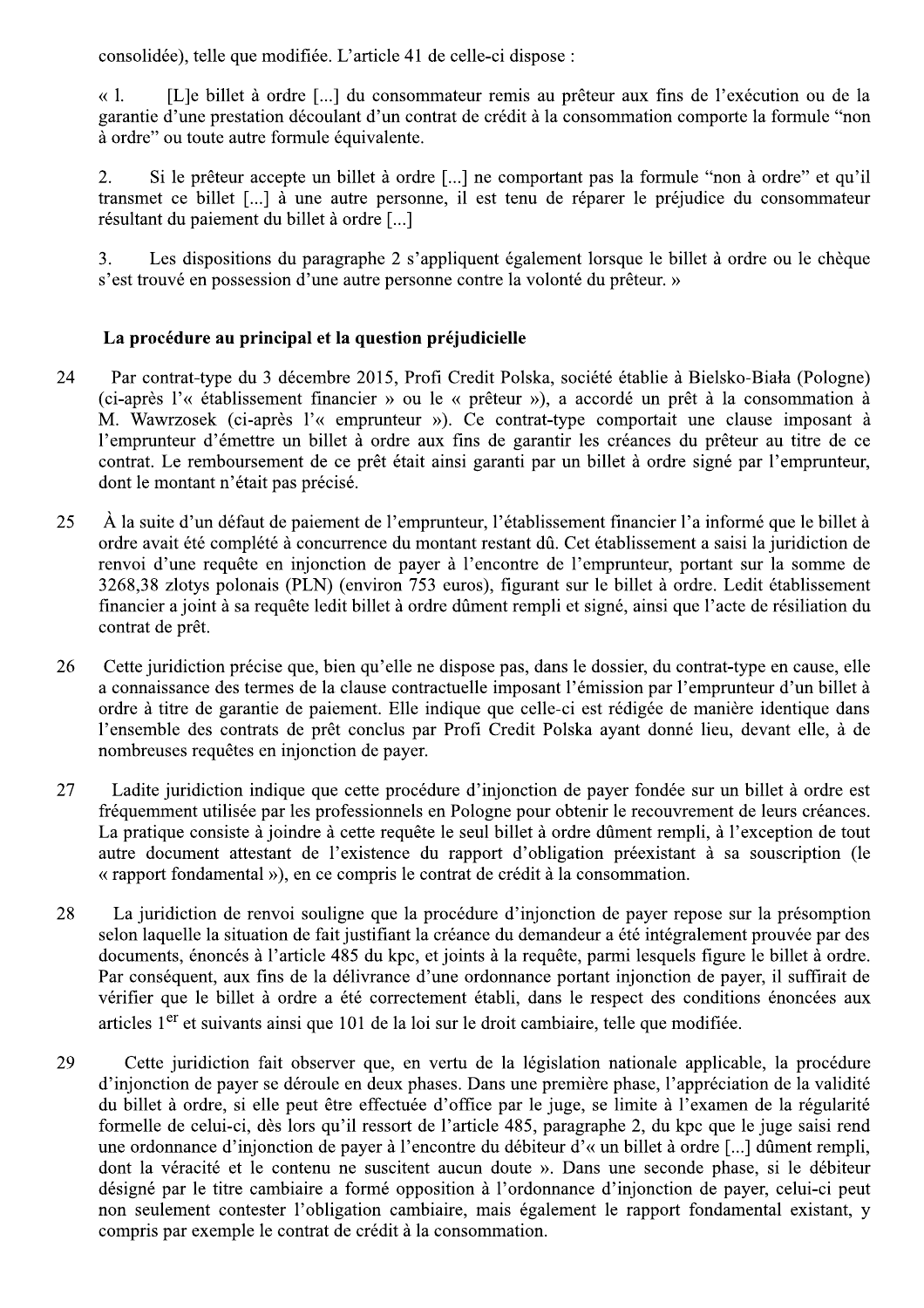- 30 La juridiction de renvoi se demande si la procédure d'injonction de payer mise en œuvre sur le fondement d'un billet à ordre est conforme à la directive 93/13.
- 31 Selon cette juridiction, la présente affaire se distingue des affaires ayant donné lieu aux arrêts du 14 juin 2012, Banco Español de Crédito (C-618/10, EU:C:2012:349), et du 18 février 2016, Finanmadrid EFC (C-49/14, EU:C:2016:98), dans lesquelles les juridictions nationales disposaient des documents contractuels établissant les droits et obligations des cocontractants, de telle sorte qu'elles avaient la possibilité d'écarter l'application des clauses abusives contenues dans ces documents.
- 32 En revanche, elle estime que, dans l'affaire pendante devant elle, s'il lui appartient d'examiner la relation juridique qui lie les parties, cet examen est limité au domaine défini par le rapport cambiaire. Elle expose que, en vertu de la législation nationale applicable, son contrôle ne peut porter que sur le contenu du billet à ordre. Ainsi, quand bien même elle aurait connaissance du rapport fondamental, elle ne pourrait pas, en raison de la réglementation nationale, exercer un contrôle sur les documents le constatant. Il appartiendrait dès lors au seul consommateur de former opposition à l'ordonnance d'injonction de payer afin que le caractère éventuellement abusif de certaines clauses ou le non-respect des obligations en matière d'information puisse être constaté.
- 33 C'est dans ces conditions que le Sad Rejonowy w Siemianowicach Śląskich I Wydział Cywilny (tribunal d'arrondissement de Siemianowice Śląskie, 1<sup>re</sup> division civile, Pologne) a décidé de surseoir à statuer et de poser à la Cour la question préjudicielle suivante :

« Les dispositions de la directive 93/13 [...], en particulier l'article 6, paragraphe 1, et l'article 7, paragraphe 1, ainsi que les dispositions de la directive 2008/48 [...], en particulier l'article 17, paragraphe 1, et l'article 22, paragraphe 1, doivent-elles être interprétées en ce sens qu'elles s'opposent à ce qu'un professionnel (le prêteur) fasse valoir une créance constatée par un billet à ordre dûment rempli, à l'égard d'un consommateur (l'emprunteur), dans le cadre d'une procédure d'injonction de payer telle que définie par les dispositions combinées des articles 485, paragraphe 2, et suivants du [code de procédure civile] et de l'article 41 de [la loi du 12 mai 2011 sur le crédit à la consommation]. qui prévoient que l'examen du juge national est limité à la seule vérification de la validité de l'obligation cambiaire en cause au regard du respect des conditions de forme qui lui sont applicables, sans considération du rapport fondamental ? »

# Sur la question préjudicielle

- 34 À titre liminaire, il y a lieu de relever que, si l'article 17, paragraphe 1, de la directive 2008/48 se réfère à la cession des droits du prêteur à un tiers, il est constant, dans les circonstances en cause au principal, que le bénéficiaire du billet à ordre et le prêteur sont la même personne juridique.
- 35 Par ailleurs, si l'article 10 de la directive 87/102, qui a été abrogée par la directive 2008/48, visait les billets à ordre, ainsi que l'a fait observer M<sup>me</sup> l'avocat général aux points 34 et suivants de ses conclusions, les dispositions de la directive 2008/48 ne font plus référence à ces instruments.
- La directive 2008/48 n'avant pas procédé à une harmonisation dans le domaine du billet à ordre en 36 tant que garantie d'un crédit au consommateur, son article 22, paragraphe 1, n'est pas non plus applicable dans des circonstances telles que celles en cause au principal.
- 37 Partant, il sera répondu à la question posée par la juridiction de renvoi au regard des seules dispositions de la directive 93/13.
- 38 Par sa question, la juridiction de renvoi demande, en substance, si l'article 6, paragraphe 1, et l'article 7, paragraphe 1, de la directive 93/13 doivent être interprétés en ce sens qu'ils s'opposent à une réglementation nationale, telle que celle en cause au principal, permettant de délivrer une ordonnance d'injonction de payer, fondée sur un billet à ordre régulier quant à sa forme, qui garantit une créance née d'un contrat de crédit au consommateur, lorsque le juge saisi d'une requête en injonction de payer ne dispose pas du pouvoir de procéder à un examen du caractère éventuellement abusif des clauses de ce contrat.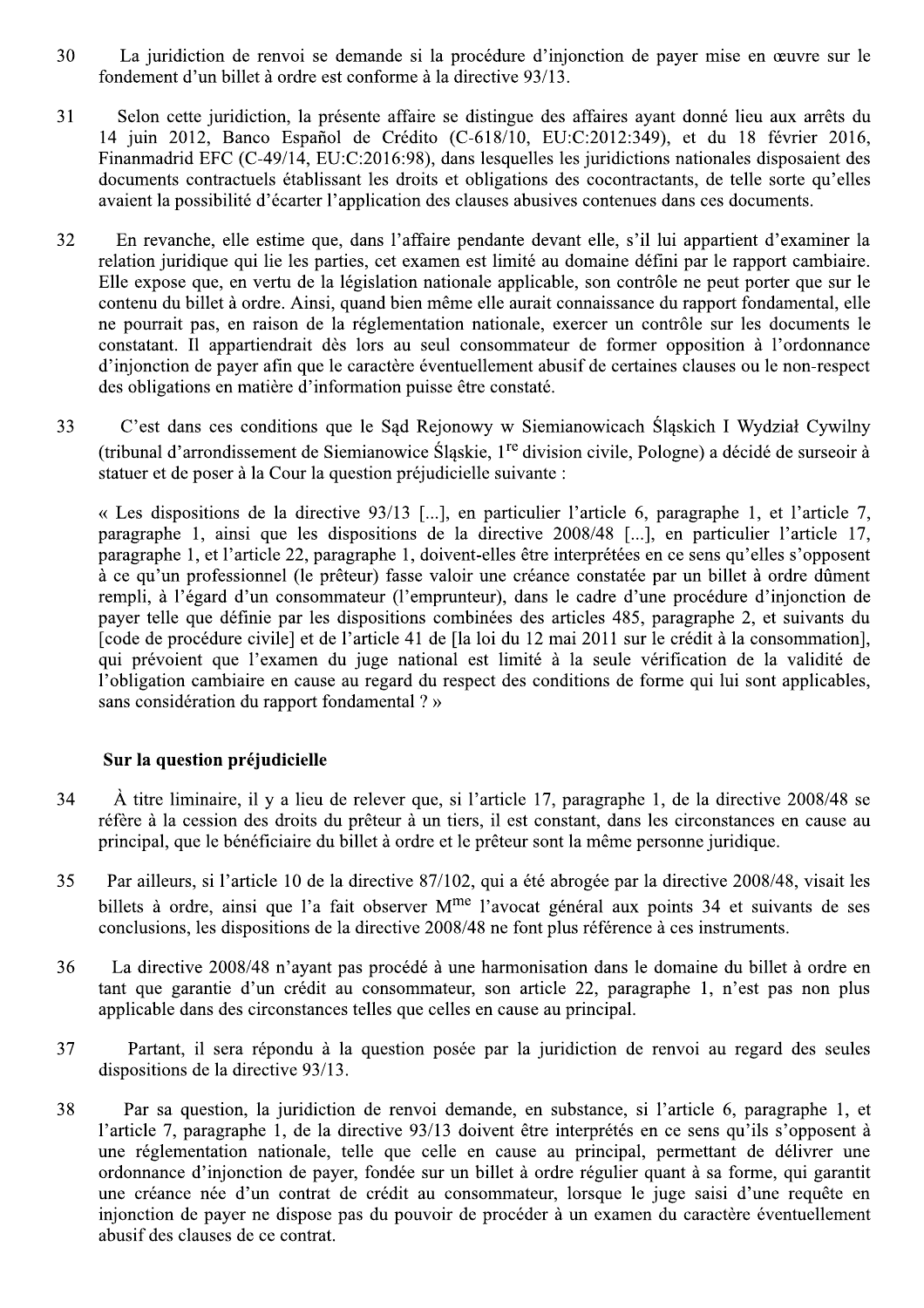- 39 À titre liminaire, il importe de rappeler que, aux termes de l'article 6, paragraphe 1, de la directive 93/13, les États membres prévoient que les clauses abusives figurant dans un contrat conclu avec un consommateur par un professionnel ne lient pas les consommateurs, dans les conditions fixées par leurs droits nationaux.
- $40$ Étant donné la nature et l'importance de l'intérêt public que constitue la protection des consommateurs, qui se trouvent dans une situation d'infériorité à l'égard des professionnels, la directive 93/13 impose aux États membres, ainsi que cela ressort de son article 7, paragraphe 1, lu en combinaison avec son vingt-quatrième considérant, de prévoir des moyens adéquats et efficaces « afin de faire cesser l'utilisation des clauses abusives dans les contrats conclus avec les consommateurs par un professionnel » (arrêt du 21 décembre 2016, Gutiérrez Naranjo e.a., C-154/15, C-307/15 et C-308/15, EU:C:2016:980, point 56 ainsi que jurisprudence citée).
- Dans ce but, il appartient au juge national d'écarter purement et simplement l'application d'une clause 41 contractuelle abusive afin qu'elle ne produise pas d'effet contraignant à l'égard du consommateur, sans qu'il soit habilité à réviser le contenu de celle-ci (arrêt du 21 décembre 2016, Gutiérrez Naranjo e.a., C-154/15, C-307/15 et C-308/15, EU:C:2016:980, point 57 ainsi que jurisprudence citée).
- 42 Dans ce contexte, il convient, en premier lieu, de souligner que si, selon une jurisprudence constante, le juge national est tenu d'apprécier d'office le caractère abusif d'une clause contractuelle relevant du champ d'application de la directive 93/13 et, ce faisant, de suppléer au déséquilibre qui existe entre le consommateur et le professionnel, c'est à la condition que celui-ci dispose des éléments de droit et de fait nécessaires à cet effet (voir, en ce sens, arrêts du 21 avril 2016, Radlinger et Radlingerová, C-377/14, EU:C:2016:283, point 52 ainsi que jurisprudence citée, et du 21 décembre 2016, Gutiérrez Naranjo e.a., C-154/15, C-307/15 et C-308/15, EU:C:2016:980, point 58).
- La Cour a eu l'occasion de préciser, dans les affaires avant donné lieu aux arrêts du 14 juin 2012, 43 Banco Español de Crédito (C-618/10, EU:C:2012:349), et du 18 février 2016, Finanmadrid EFC (C-49/14, EU:C:2016:98), ainsi qu'à l'ordonnance du 21 juin 2016, Aktiv Kapital Portfolio (C-122/14, non publiée, EU:C:2016:486), que ces motifs valent également, comme dans les circonstances en cause au principal, à l'égard d'une procédure d'injonction de payer.
- 44 En effet, une protection effective des droits conférés au consommateur par cette directive ne saurait être garantie qu'à la condition que le système procédural national permette, dans le cadre de la procédure d'injonction de payer ou dans celui de la procédure d'exécution de l'injonction de payer, un contrôle d'office de la nature potentiellement abusive des clauses contenues dans le contrat concerné (voir, en ce sens, arrêt du 18 février 2016, Finanmadrid EFC, C-49/14, EU:C:2016:98, point 46, et ordonnance du 21 juin 2016, Aktiv Kapital Portfolio, C-122/14, non publiée, EU:C:2016:486, point 30).
- 45 En l'occurrence, la juridiction de renvoi précise que son contrôle, lors de la première phase de la procédure d'injonction de payer, est limité au rapport cambiaire proprement dit, à savoir le billet à ordre, et ne peut porter sur le rapport fondamental.
- 46 De surcroît, cette juridiction indique qu'elle ne dispose pas de tous les éléments de fait et de droit résultant du contrat de prêt en cause.
- 47 Il s'ensuit que, dans des circonstances telles que celles en cause au principal, une juridiction nationale n'est pas en mesure de procéder à l'examen du caractère éventuellement abusif d'une clause contractuelle tant que celle-ci ne dispose pas de l'ensemble des éléments de fait et de droit à cet effet.
- 48 En deuxième lieu, et s'agissant toujours de la première phase de la procédure, le gouvernement polonais fait valoir que, selon l'article 486, paragraphe 1, du kpc, en l'absence d'éléments suffisants pour fonder une ordonnance portant injonction de payer, le président de la formation saisie pourrait fixer une date d'audience, sauf si l'affaire peut tout de même être examinée en chambre du conseil. Lorsqu'une date d'audience est fixée, la phase orale de la procédure serait organisée selon la procédure ordinaire ou la procédure spéciale qui lui est applicable, ce qui permettrait d'examiner à la fois le rapport cambiaire et le rapport fondamental, en ce compris le contrat de crédit à la consommation.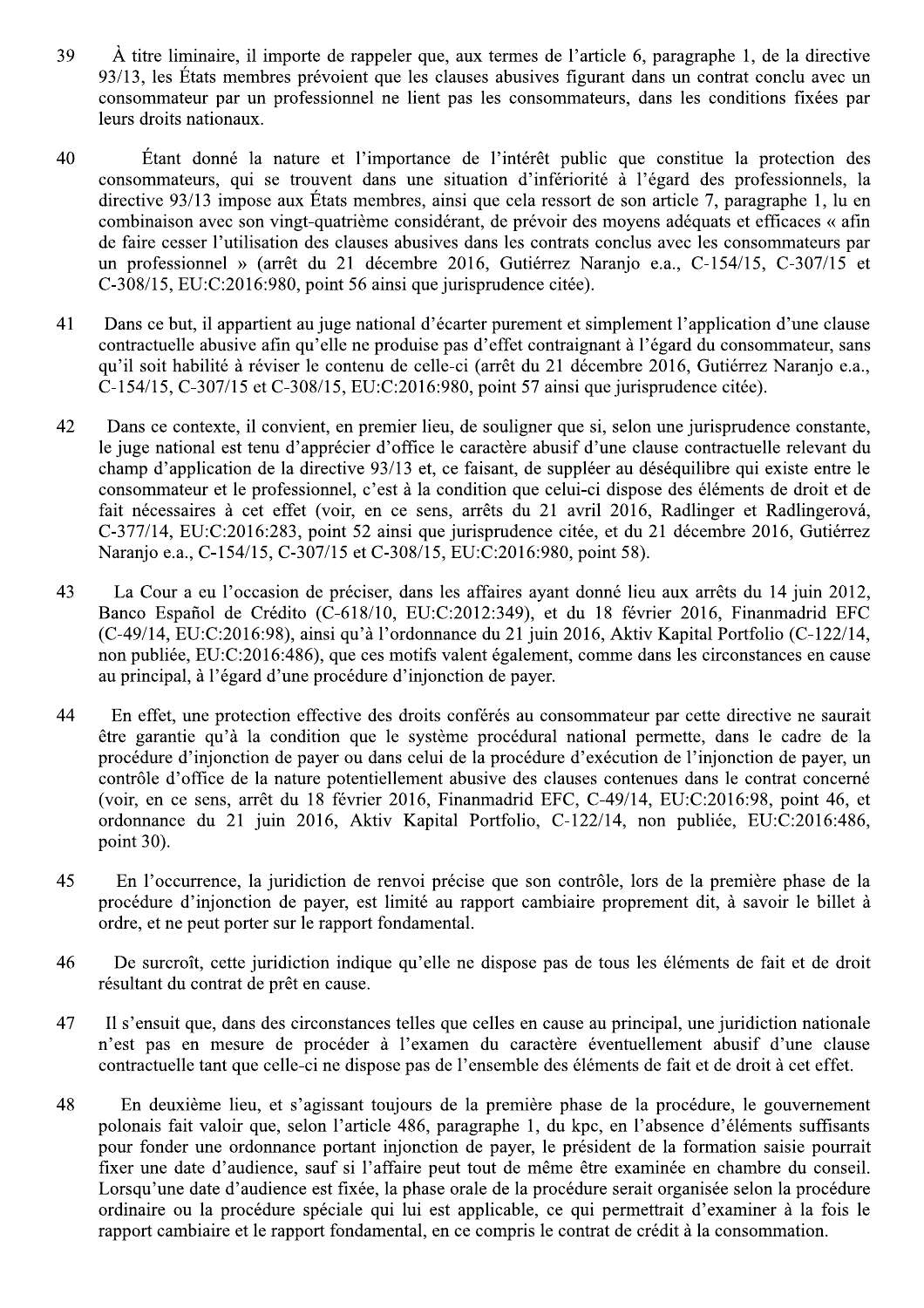- 49 Cela étant, d'une part, ainsi que cela ressort du libellé de cette disposition, le pouvoir dont dispose le président de la formation saisie de fixer une date d'audience, par dérogation à la règle selon laquelle, conformément à l'article 484<sup>1</sup> du kpc, l'affaire est examinée en chambre du conseil, est subordonné à la condition qu'il n'existe pas « d'éléments suffisants pour fonder une ordonnance portant injonction de payer ».
- 50 Or, selon les indications de la juridiction de renvoi, une telle condition ne serait pas remplie dans l'affaire au principal.
- D'autre part, cette juridiction souligne que, lors de la première phase de la procédure, il résulte de  $51$ l'article 485, paragraphe 2, du kpc que sa compétence est limitée à un examen de la régularité formelle du billet à ordre. Ladite juridiction précise que, dans la procédure pendante devant elle, le billet à ordre en cause est valide.
- 52 En tout état de cause, si, en vertu de l'article 267 TFUE, la Cour est compétente pour dégager de l'article 7 de la directive 93/13 les critères qui définissent le cadre permettant d'apprécier d'office le respect des obligations découlant de cette directive, c'est à la juridiction de renvoi qu'il importe de vérifier si une disposition, telle que l'article 486, paragraphe 1, du kpc est susceptible de lui offrir, le cas échéant, un tel cadre.
- 53 En troisième lieu, la juridiction de renvoi fait observer que l'examen de la relation juridique résultant du contrat de crédit à la consommation n'a lieu que si le consommateur forme opposition à l'injonction de payer.
- 54 Il convient de considérer que, si la procédure devant la juridiction de renvoi ne porte que sur la première phase de celle-ci, cette procédure doit néanmoins, ainsi que l'a fait observer M<sup>me</sup> l'avocat général au point 28 de ses conclusions, être examinée dans son ensemble, en incluant tant la première phase précédant la formation de l'opposition, que la seconde phase qui lui fait suite.
- 55 En effet, chaque situation, dans laquelle se pose la question de savoir si une disposition procédurale nationale affecte le droit à un recours effectif, doit être analysée en tenant compte de la place de cette disposition dans l'ensemble de la procédure, de son déroulement et de ses particularités, devant les diverses instances nationales (voir, en ce sens, arrêt du 21 avril 2016, Radlinger et Radlingerová, C-377/14, EU:C:2016:283, point 50 ainsi que jurisprudence citée).
- 56 Il convient d'observer que, avec le déclenchement de la seconde phase de la procédure, c'est-à-dire lorsque le consommateur forme opposition à l'injonction de payer, le juge national est en mesure de disposer des éléments de fait et de droit nécessaires à l'examen d'office du caractère éventuellement abusif d'une clause contractuelle relevant du champ d'application de la directive 93/13.
- 57 Si la Cour a déjà encadré, à plusieurs égards et en tenant compte des exigences de l'article 6, paragraphe 1, et de l'article 7, paragraphe 1, de la directive 93/13, la manière selon laquelle le juge national doit assurer la protection des droits que les consommateurs tirent de cette directive, il n'en reste pas moins que, en principe, le droit de l'Union n'harmonise pas les procédures applicables à l'examen du caractère prétendument abusif d'une clause contractuelle, et que celles-ci relèvent, dès lors, de l'ordre juridique interne des États membres, à condition, toutefois, qu'elles ne soient pas moins favorables que celles régissant des situations similaires soumises au droit interne (principe d'équivalence) et qu'elles prévoient un droit à un recours effectif, tel que prévu à l'article 47 de la charte des droits fondamentaux de l'Union européenne (voir, en ce sens, arrêts du 14 septembre 2017, The Trustees of the BT Pension Scheme, C-628/15, EU:C:2017:687, points 58 et 59 ainsi que jurisprudence citée, et du 31 mai 2018, Sziber, C-483/16, EU:C:2018:367, point 35 et jurisprudence citée).
- S'agissant du principe d'équivalence, et ainsi que l'a relevé M<sup>me</sup> l'avocat général au point 55 de ses 58 conclusions, il y a lieu de constater que la Cour ne dispose d'aucun élément de nature à susciter un doute quant à la conformité à ce principe de la réglementation en cause au principal.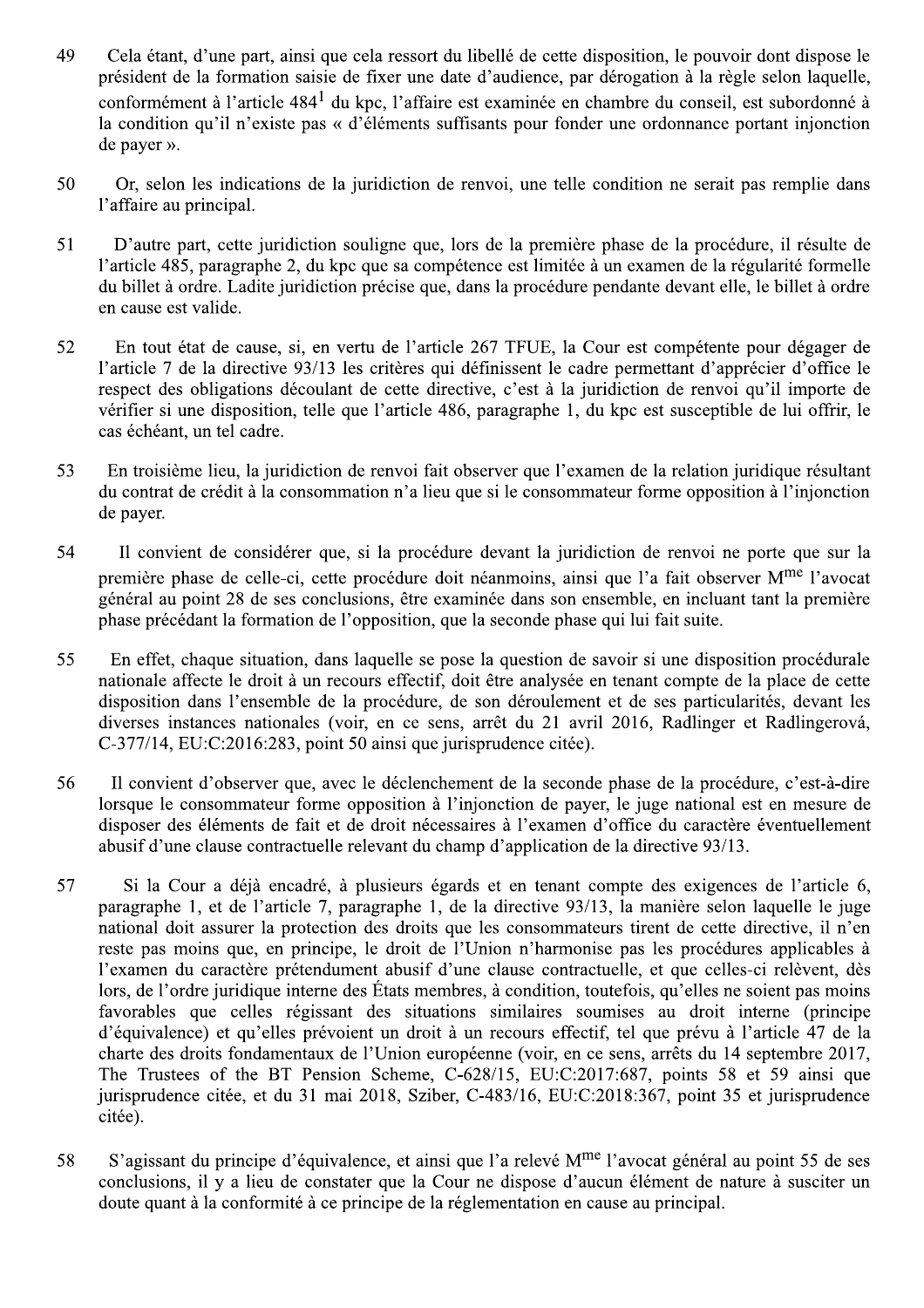- 59 En ce qui concerne le droit à un recours effectif, il convient de relever que l'obligation, résultant de l'article 7, paragraphe 1, de la directive 93/13, de prévoir des modalités procédurales permettant d'assurer le respect des droits que les justiciables tirent de la directive 93/13 contre l'utilisation de clauses abusives implique une exigence de droit à un recours effectif, consacrée également à l'article 47 de la charte des droits fondamentaux. Le droit à un recours effectif doit valoir tant sur le plan de la désignation des juridictions compétentes pour connaître des actions fondées sur le droit de l'Union qu'en ce qui concerne les modalités procédurales relatives à de telles actions (voir, en ce sens, arrêt du 31 mai 2018, Sziber, C-483/16, EU:C:2018:367, point 49 et jurisprudence citée).
- 60 Il ressort de l'article 492 et de l'article 493, paragraphe 1, du kpc que l'opposition à l'injonction de payer formée par le débiteur, devant la juridiction ayant délivré cette ordonnance, permet à cette juridiction de suspendre l'exécution de celle-ci.
- 61 Comme l'a relevé M<sup>me</sup> l'avocat général au point 77 de ses conclusions, afin de déterminer si une procédure, telle que celle en cause au principal, contrevient à un droit à un recours effectif, la juridiction de renvoi doit déterminer, ainsi qu'il résulte de la jurisprudence de la Cour, si les modalités de la procédure d'opposition que prévoit le droit national n'engendrent pas un risque non négligeable que les consommateurs concernés ne forment pas l'opposition requise (voir, en ce sens, arrêts du 14 juin 2012, Banco Español de Crédito, C-618/10, EU:C:2012:349, point 54 ; du 14 mars 2013, Aziz, C-415/11, EU:C:2013:164, point 58, et du 18 février 2016, Finanmadrid EFC, C-49/14, EU:C:2016:98, point  $52$ ).
- 62 En effet, en l'absence de contrôle efficace du caractère potentiellement abusif des clauses du contrat concerné, le respect des droits conférés par la directive 93/13 ne saurait être garanti (arrêt du 7 décembre 2017, Banco Santander, C-598/15, EU:C:2017:945, point 46 et jurisprudence citée).
- 63 Au nombre des moyens adéquats et efficaces devant garantir aux consommateurs un droit à un recours effectif doit figurer la possibilité d'introduire un recours ou de former opposition dans des conditions procédurales raisonnables, de sorte que l'exercice de leurs droits ne soit pas soumis à des conditions, notamment de délais ou de frais, qui amenuisent l'exercice des droits garantis par la directive 93/13 (voir, en ce sens, arrêt du 21 avril 2016, Radlinger et Radlingerová, C-377/14, EU:C:2016:283, point 46 ainsi que jurisprudence citée).
- 64 Il ressort de l'ensemble des informations dont dispose la Cour que, si, conformément aux articles 491 et suivants du kpc, le défendeur à la première phase de la procédure dispose du droit de contester l'injonction de payer, l'exercice de ce droit d'opposition est soumis à des conditions particulièrement restrictives.
- 65 -... En effet, d'une part, il résulte de l'article 491, paragraphe 1, du kpc que le délai pour former opposition est de deux semaines. En outre, selon l'article 493, paragraphe 1, de ce code, le défendeur doit, dans son acte d'opposition, préciser s'il conteste l'ordonnance d'injonction en tout ou en partie et faire état, à peine d'irrecevabilité de celui-ci, des moyens et des exceptions soulevés, ainsi que des faits et des éléments de preuve.
- 66 Comme l'a fait observer M<sup>me</sup> l'avocat général au point 79 de ses conclusions, de telles modalités procédurales dans un délai si bref entraînent le risque non négligeable que le consommateur ne forme pas opposition ou que celle-ci soit irrecevable.
- 67 D'autre part, il résulte de l'article 19, paragraphe 4, de la loi du 28 juillet 2005 relative aux frais de justice en matière civile, que le défendeur doit s'acquitter des trois quarts des frais de justice lorsqu'il forme opposition à l'ordonnance portant injonction de payer, de sorte que le professionnel ne doit s'acquitter que d'un quart de ces frais.
- 68 Ainsi que l'a relevé M<sup>me</sup> l'avocat général au point 80 de ses conclusions, de tels frais sont en euxmêmes de nature à dissuader un consommateur de former opposition. Ce dernier est d'autant plus pénalisé s'il doit, en tout état de cause, s'acquitter de frais trois fois plus élevés que la partie adverse.